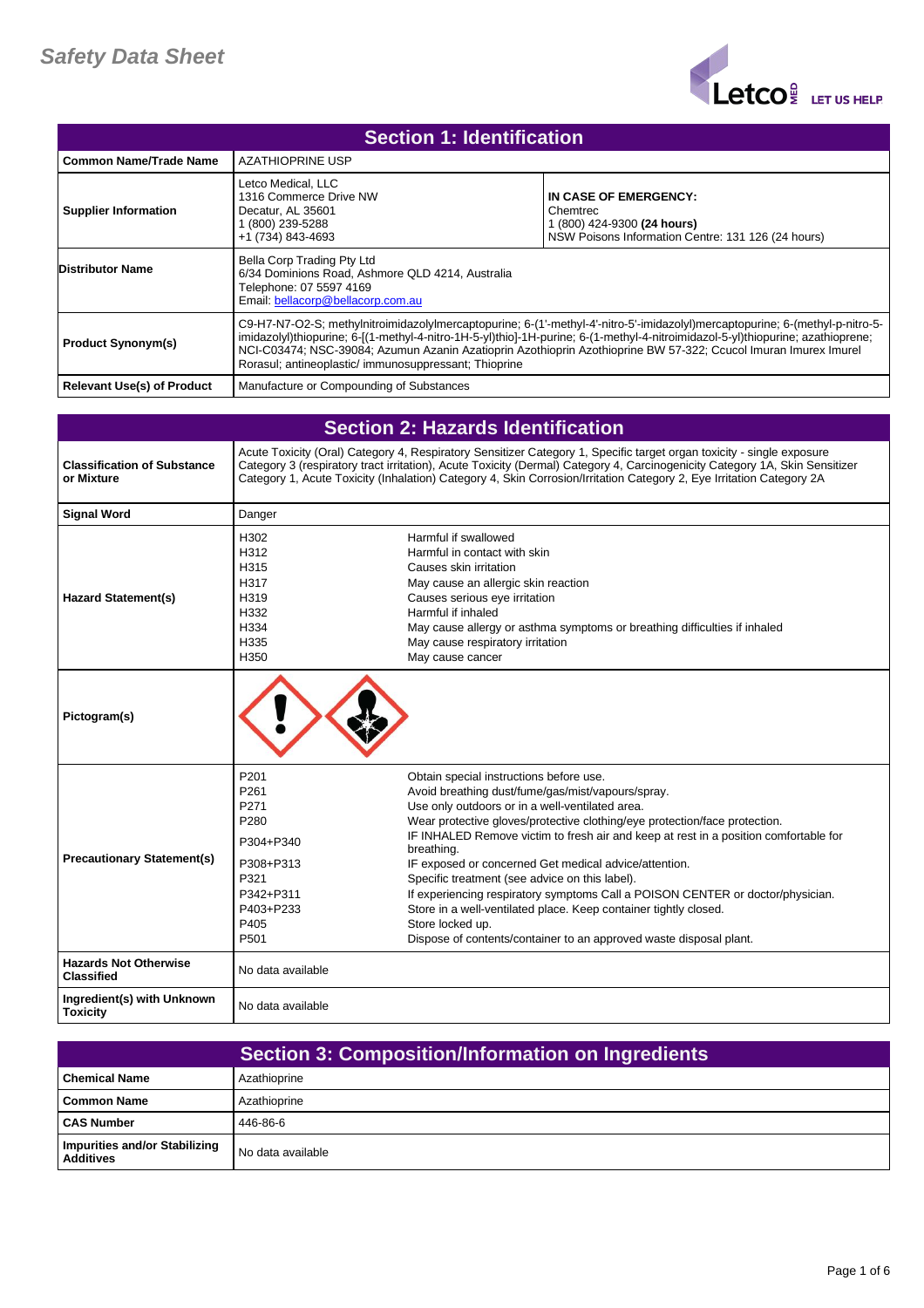| <b>Section 4: First Aid Measures</b>          |                                                                                                                                                                                                                                                                                                                                                                                                                                                                                                                                                                                                                                                                                                                                                                                                                                                                                                                                                                                                                                                                                                                                                                                                                                                                                                                                                                                                                                                                                                                                                                   |
|-----------------------------------------------|-------------------------------------------------------------------------------------------------------------------------------------------------------------------------------------------------------------------------------------------------------------------------------------------------------------------------------------------------------------------------------------------------------------------------------------------------------------------------------------------------------------------------------------------------------------------------------------------------------------------------------------------------------------------------------------------------------------------------------------------------------------------------------------------------------------------------------------------------------------------------------------------------------------------------------------------------------------------------------------------------------------------------------------------------------------------------------------------------------------------------------------------------------------------------------------------------------------------------------------------------------------------------------------------------------------------------------------------------------------------------------------------------------------------------------------------------------------------------------------------------------------------------------------------------------------------|
| <b>General Advice</b>                         | Consult a physician. Show this safety data sheet to the doctor in attendance. Move out of dangerous area.                                                                                                                                                                                                                                                                                                                                                                                                                                                                                                                                                                                                                                                                                                                                                                                                                                                                                                                                                                                                                                                                                                                                                                                                                                                                                                                                                                                                                                                         |
| If Inhaled                                    | If fumes or combustion products are inhaled remove from contaminated area. Lay patient down. Keep warm and rested.<br>Prostheses such as false teeth, which may block airway, should be removed, where possible, prior to initiating first aid<br>procedures. Apply artificial respiration if not breathing, preferably with a demand valve resuscitator, bag-valve mask device,<br>or pocket mask as trained. Perform CPR if necessary. Transport to hospital, or doctor, without delay.                                                                                                                                                                                                                                                                                                                                                                                                                                                                                                                                                                                                                                                                                                                                                                                                                                                                                                                                                                                                                                                                         |
| In Case of Skin Contact                       | Immediately remove all contaminated clothing, including footwear. Flush skin and hair with running water (and soap if<br>available). Seek medical attention in event of irritation.                                                                                                                                                                                                                                                                                                                                                                                                                                                                                                                                                                                                                                                                                                                                                                                                                                                                                                                                                                                                                                                                                                                                                                                                                                                                                                                                                                               |
| In Case of Eye Contact                        | Wash out immediately with fresh running water. Ensure complete irrigation of the eye by keeping eyelids apart and away from<br>eye and moving the eyelids by occasionally lifting the upper and lower lids. Seek medical attention without delay; if pain<br>persists or recurs seek medical attention. Removal of contact lenses after an eye injury should only be undertaken by skilled<br>personnel.                                                                                                                                                                                                                                                                                                                                                                                                                                                                                                                                                                                                                                                                                                                                                                                                                                                                                                                                                                                                                                                                                                                                                          |
| <b>If Swallowed</b>                           | IF SWALLOWED, REFER FOR MEDICAL ATTENTION, WHERE POSSIBLE, WITHOUT DELAY. For advice, contact a<br>Poisons Information Centre or a doctor. Urgent hospital treatment is likely to be needed. In the meantime, qualified<br>first-aid personnel should treat the patient following observation and employing supportive measures as indicated by the<br>patient's condition. If the services of a medical officer or medical doctor are readily available, the patient should be placed in<br>his/her care and a copy of the SDS should be provided. Further action will be the responsibility of the medical specialist. If<br>medical attention is not available on the worksite or surroundings send the patient to a hospital together with a copy of the<br>SDS.                                                                                                                                                                                                                                                                                                                                                                                                                                                                                                                                                                                                                                                                                                                                                                                              |
| <b>Most Important Symptoms</b><br>and Effects | Where medical attention is not immediately available or where the patient is more than 15 minutes from a hospital or unless<br>instructed otherwise: INDUCE vomiting with fingers down the back of the throat, ONLY IF CONSCIOUS. Lean patient<br>forward or place on left side (head-down position, if possible) to maintain open airway and prevent aspiration. NOTE: Wear a<br>protective glove when inducing vomiting by mechanical means. Treat symptomatically. For employees potentially exposed to<br>antineoplastic and/ or cytotoxic agents on a regular basis, a preplacement physical examination and history (noting risk<br>factors) is recommended. Periodic follow-up examinations should also be undertaken and should be overseen by a physician<br>familiar with the toxic effects of the substance and full details of the nature of work undertaken by the employee. Following<br>administration of antineoplastics, control of nausea and vomiting may be attempted by giving phenothiazines such as<br>perphenazine, prochlorperazine, promethazine or thiethylperazine. In bone-marrow depression, transfusion of blood or<br>platelets reduces the risk of life-threatening haemorrhage. Granulocyte transfusions and injection of antibiotics may be<br>necessary to combat infection in the neutropenic patient. Hyperuricaemia is avoided by the addition of allopurinol to<br>treatment schedules and measures such as alkalisation of the urine and hydration may be adopted. MARTINDALE: The<br>Extra Pharmacopoeia, 28th Edition. |

| <b>Section 5: Fire Fighting Measures</b>                               |                                                                                                                                                                                                                                                                                                                                                                                                                                                                                                                                                                                                                                                                                                                                                                                                                                                                                                                                                                                                                                                                                                                                                                                                                                                                                                                                                                                                                                                                                                                                                                                                                                                                                                                              |
|------------------------------------------------------------------------|------------------------------------------------------------------------------------------------------------------------------------------------------------------------------------------------------------------------------------------------------------------------------------------------------------------------------------------------------------------------------------------------------------------------------------------------------------------------------------------------------------------------------------------------------------------------------------------------------------------------------------------------------------------------------------------------------------------------------------------------------------------------------------------------------------------------------------------------------------------------------------------------------------------------------------------------------------------------------------------------------------------------------------------------------------------------------------------------------------------------------------------------------------------------------------------------------------------------------------------------------------------------------------------------------------------------------------------------------------------------------------------------------------------------------------------------------------------------------------------------------------------------------------------------------------------------------------------------------------------------------------------------------------------------------------------------------------------------------|
| <b>Suitable Extinguishing</b><br>Media                                 | Extinguishing media Foam. Dry chemical powder. BCF (where regulations permit). Carbon dioxide.                                                                                                                                                                                                                                                                                                                                                                                                                                                                                                                                                                                                                                                                                                                                                                                                                                                                                                                                                                                                                                                                                                                                                                                                                                                                                                                                                                                                                                                                                                                                                                                                                               |
| <b>Special Hazards Arising</b><br>From the<br><b>Substance/Mixture</b> | Avoid contamination with oxidising agents i.e. nitrates, oxidising acids, chlorine bleaches, pool chlorine etc. as ignition may<br>result                                                                                                                                                                                                                                                                                                                                                                                                                                                                                                                                                                                                                                                                                                                                                                                                                                                                                                                                                                                                                                                                                                                                                                                                                                                                                                                                                                                                                                                                                                                                                                                    |
| Special PPE and/or<br><b>Precautions for Firefighters</b>              | Alert Fire Brigade and tell them location and nature of hazard. Wear breathing apparatus plus protective gloves. Prevent, by<br>any means available, spillage from entering drains or water courses. Use water delivered as a fine spray to control fire and<br>cool adjacent area. Combustible solid which burns but propagates flame with difficulty; it is estimated that most organic dusts<br>are combustible (circa 70%) - according to the circumstances under which the combustion process occurs, such materials<br>may cause fires and / or dust explosions. Organic powders when finely divided over a range of concentrations regardless of<br>particulate size or shape and suspended in air or some other oxidizing medium may form explosive dust-air mixtures and<br>result in a fire or dust explosion (including secondary explosions). Avoid generating dust, particularly clouds of dust in a<br>confined or unventilated space as dusts may form an explosive mixture with air, and any source of ignition, i.e. flame or<br>spark, will cause fire or explosion. Dust clouds generated by the fine grinding of the solid are a particular hazard;<br>accumulations of fine dust (420 micron or less) may burn rapidly and fiercely if ignited - particles exceeding this limit will<br>generally not form flammable dust clouds; once initiated, however, larger particles up to 1400 microns diameter will<br>contribute to the propagation of an explosion. Combustion products include: carbon monoxide (CO) carbon dioxide (CO2)<br>nitrogen oxides (NOx) sulfur oxides (SOx) other pyrolysis products typical of burning organic material. May emit poisonous<br>fumes. May emit corrosive fumes. |

| <b>Section 6: Accidental Release Measures</b>                                                  |                                                                                                                                                                                                                                                                                                                                                                                                                                                                                                                                                                                                                                                                                                                                                                                                                                                                                                                                                                                                                                                                                                                                                                                                                                                                                                                                                                                                                                                                                                                                                                                                                                                                                                                                                                                                                                                                                                                                                                                                                                                   |
|------------------------------------------------------------------------------------------------|---------------------------------------------------------------------------------------------------------------------------------------------------------------------------------------------------------------------------------------------------------------------------------------------------------------------------------------------------------------------------------------------------------------------------------------------------------------------------------------------------------------------------------------------------------------------------------------------------------------------------------------------------------------------------------------------------------------------------------------------------------------------------------------------------------------------------------------------------------------------------------------------------------------------------------------------------------------------------------------------------------------------------------------------------------------------------------------------------------------------------------------------------------------------------------------------------------------------------------------------------------------------------------------------------------------------------------------------------------------------------------------------------------------------------------------------------------------------------------------------------------------------------------------------------------------------------------------------------------------------------------------------------------------------------------------------------------------------------------------------------------------------------------------------------------------------------------------------------------------------------------------------------------------------------------------------------------------------------------------------------------------------------------------------------|
| <b>Personal Precautions,</b><br><b>Protective Equipment and</b><br><b>Emergency Procedures</b> | Use personal protective equipment. Avoid dust formation. Avoid breathing vapours, mist or gas. Ensure adequate ventilation.<br>Evacuate personnel to safe areas. Avoid breathing dust.                                                                                                                                                                                                                                                                                                                                                                                                                                                                                                                                                                                                                                                                                                                                                                                                                                                                                                                                                                                                                                                                                                                                                                                                                                                                                                                                                                                                                                                                                                                                                                                                                                                                                                                                                                                                                                                            |
| <b>Methods and Materials</b><br><b>Used for Containment</b>                                    | Prevent, by all means available, spillage from entering drains or water courses.                                                                                                                                                                                                                                                                                                                                                                                                                                                                                                                                                                                                                                                                                                                                                                                                                                                                                                                                                                                                                                                                                                                                                                                                                                                                                                                                                                                                                                                                                                                                                                                                                                                                                                                                                                                                                                                                                                                                                                  |
| <b>Cleanup Procedures</b>                                                                      | Minor Spills Clean up waste regularly and abnormal spills immediately. Avoid breathing dust and contact with skin and eyes.<br>Wear protective clothing, gloves, safety glasses and dust respirator. Use dry clean up procedures and avoid generating dust.<br>It is recommended that areas handling final finished product have cytotoxic spill kits available. Spill kits should include:<br>impermeable body covering, shoe covers, latex and utility latex gloves, goggles, approved respirator (AS/NZS 1716 & 1715,<br>EN 143:2000 & 149:2001, ANSI Z 88 or national equivalent), see Section 8, disposable dust pan and scoop, absorbent<br>towels, spill control pillows, disposable sponges, sharps container, disposable garbage bag and hazardous waste label<br>Where spills are treated with loose absorbents, such as vermiculite, ensure dust exposure is strictly avoided. To avoid<br>accidental exposure due to waste handling of cytotoxics: Place waste residue in a segregated sealed plastic container. Used<br>syringes, needles and sharps should not be crushed, clipped, recapped, but placed directly into an approved sharps<br>container. Dispose of any cleanup materials and waste residue according to all applicable laws and regulations e.g., secure<br>chemical landfill disposal. All personnel likely to involved in a antineoplastic (cytotoxic) spill must receive practical training in:<br>the correct procedures for handling cytotoxic drugs or waste in order to prevent and minimise the risk of spills the location of<br>the spill kit in the area the arrangements for medical treatment of any affected personnel the procedure for containment of<br>the spill, and decontamination of personnel and the environment, including the different procedures for major and minor spills<br>the procedure for waste disposal according to the nature and extent of the spill. Major Spills: Clear area of personnel and<br>move upwind. Wear full body protective clothing with breathing apparatus. |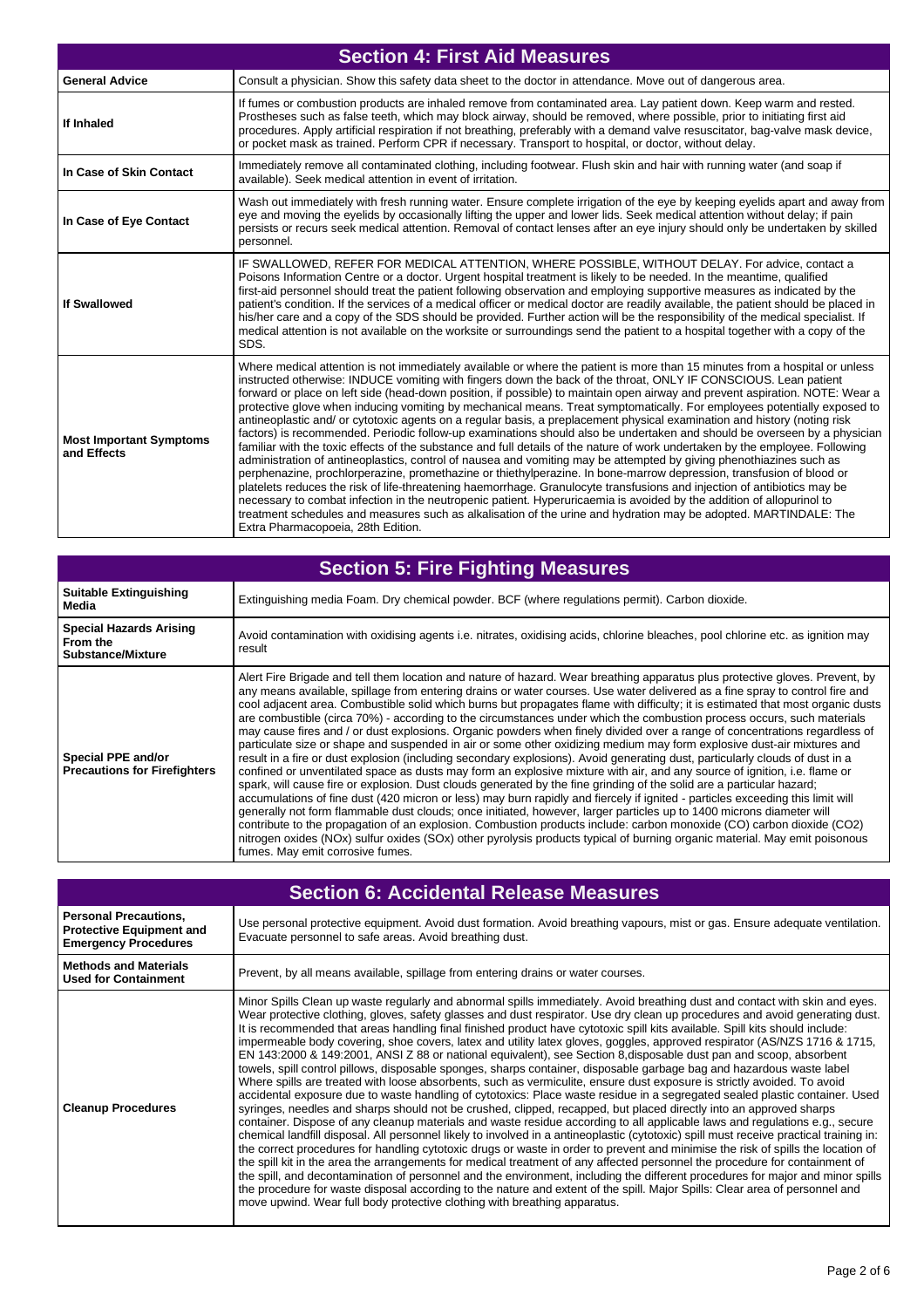| <b>Section 7: Handling and Storage</b>  |                                                                                                                                                                                                                                                                                                                                                                                                                                                                                                                                                                                                                                                                                                                                                                                                                                                                                                                                                                                                                                                                                                                                                                                                                                                                                                                                                                                                                                                                                                                                                                                                                                                                                                            |
|-----------------------------------------|------------------------------------------------------------------------------------------------------------------------------------------------------------------------------------------------------------------------------------------------------------------------------------------------------------------------------------------------------------------------------------------------------------------------------------------------------------------------------------------------------------------------------------------------------------------------------------------------------------------------------------------------------------------------------------------------------------------------------------------------------------------------------------------------------------------------------------------------------------------------------------------------------------------------------------------------------------------------------------------------------------------------------------------------------------------------------------------------------------------------------------------------------------------------------------------------------------------------------------------------------------------------------------------------------------------------------------------------------------------------------------------------------------------------------------------------------------------------------------------------------------------------------------------------------------------------------------------------------------------------------------------------------------------------------------------------------------|
| <b>Precautions for Safe</b><br>Handling | Australian Standard (AS2639) and the National Institute of Health (USA) recommends that the preparation of injectable<br>antineoplastic drugs should be performed in a Class II laminar flow biological safety cabinet and that personnel preparing<br>drugs of this class should wear appropriate personal protective gear. Emphasise controls on containment. Avoid all personal<br>contact, including inhalation. Wear protective clothing when risk of exposure occurs. Use in a well-ventilated area. Prevent<br>concentration in hollows and sumps. Organic powders when finely divided over a range of concentrations regardless of<br>particulate size or shape and suspended in air or some other oxidizing medium may form explosive dust-air mixtures and<br>result in a fire or dust explosion (including secondary explosions). Minimise airborne dust and eliminate all ignition sources.<br>Keep away from heat, hot surfaces, sparks, and flame. Establish good housekeeping practices. Remove dust accumulations<br>on a regular basis by vacuuming or gentle sweeping to avoid creating dust clouds. Other information: Antineoplastics<br>(cytotoxics): should be clearly identifiable to all personnel involved in their handling should be stored in impervious break-<br>resistant containers should be stored in separate, clearly marked storage areas to minimise the risk of breakage, and to limit<br>contamination in the event of leakage. Spill kits should be available in storage areas. Store in original containers. Keep<br>containers securely sealed. Store in a cool, dry, well-ventilated area. Store away from incompatible materials and foodstuff<br>containers. |
| <b>Conditions for Safe Storage</b>      | Suitable container Glass container is suitable for laboratory quantities Polyethylene or polypropylene container. Check all<br>containers are clearly labelled and free from leaks. Avoid reaction with oxidizing agents.                                                                                                                                                                                                                                                                                                                                                                                                                                                                                                                                                                                                                                                                                                                                                                                                                                                                                                                                                                                                                                                                                                                                                                                                                                                                                                                                                                                                                                                                                  |

|                                                                         | <b>Section 8: Exposure Controls/Personal Protection</b>                                                                                                                                                                                                                                                                                                                                                                                                                                                                                                                                                                                                                                                                                                                                                                                                                                                                                                                                                                                                                                                                                                                                                                                                                                                                                                                                                                                                                                                                                                                                                                                                                                                                                                                                                                                                                                                            |
|-------------------------------------------------------------------------|--------------------------------------------------------------------------------------------------------------------------------------------------------------------------------------------------------------------------------------------------------------------------------------------------------------------------------------------------------------------------------------------------------------------------------------------------------------------------------------------------------------------------------------------------------------------------------------------------------------------------------------------------------------------------------------------------------------------------------------------------------------------------------------------------------------------------------------------------------------------------------------------------------------------------------------------------------------------------------------------------------------------------------------------------------------------------------------------------------------------------------------------------------------------------------------------------------------------------------------------------------------------------------------------------------------------------------------------------------------------------------------------------------------------------------------------------------------------------------------------------------------------------------------------------------------------------------------------------------------------------------------------------------------------------------------------------------------------------------------------------------------------------------------------------------------------------------------------------------------------------------------------------------------------|
| <b>Components with</b><br><b>Workplace Control</b><br><b>Parameters</b> | Occupational Exposure Band Rating: E. Occupational Exposure Band Limit: = 0.01 mg/m3. It is the goal of the ACGIH<br (and other Agencies) to recommend TLVs (or their equivalent) for all substances for which there is evidence of health effects<br>at airborne concentrations encountered in the workplace. At this time no TLV has been established, even though this<br>material may produce adverse health effects (as evidenced in animal experiments or clinical experience). Airborne<br>concentrations must be maintained as low as is practically possible and occupational exposure must be kept to a minimum.<br>NOTE: The ACGIH occupational exposure standard for Particles Not Otherwise Specified (P.N.O.S) does NOT apply.<br>Sensory irritants are chemicals that produce temporary and undesirable side-effects on the eyes, nose or throat. Historically<br>occupational exposure standards for these irritants have been based on observation of workers' responses to various<br>airborne concentrations. Present day expectations require that nearly every individual should be protected against even<br>minor sensory irritation and exposure standards are established using uncertainty factors or safety factors of 5 to 10 or<br>more. On occasion animal no-observable-effect-levels (NOEL) are used to determine these limits where human results are<br>unavailable.                                                                                                                                                                                                                                                                                                                                                                                                                                                                                                             |
| <b>Appropriate Engineering</b><br>Controls                              | Engineering controls are used to remove a hazard or place a barrier between the worker and the hazard. Well-designed<br>engineering controls can be highly effective in protecting workers and will typically be independent of worker interactions to<br>provide this high level of protection. The basic types of engineering controls are: Process controls which involve changing the<br>way a job activity or process is done to reduce the risk. Enclosure and/or isolation of emission source which keeps a selected<br>hazard "physically" away from the worker and ventilation that strategically "adds" and "removes" air in the work environment.                                                                                                                                                                                                                                                                                                                                                                                                                                                                                                                                                                                                                                                                                                                                                                                                                                                                                                                                                                                                                                                                                                                                                                                                                                                       |
| <b>PPE - Eye/Face Protection</b>                                        | Chemical protective goggles with full seal. Shielded mask (gas-type). Contact lenses may pose a special hazard; soft contact<br>lenses may absorb and concentrate irritants. A written policy document, describing the wearing of lenses or restrictions on<br>use, should be created for each workplace or task.                                                                                                                                                                                                                                                                                                                                                                                                                                                                                                                                                                                                                                                                                                                                                                                                                                                                                                                                                                                                                                                                                                                                                                                                                                                                                                                                                                                                                                                                                                                                                                                                  |
| <b>PPE - Skin Protection</b>                                            | Hands/feet protection: The material may produce skin sensitization in predisposed individuals. Care must be taken, when<br>removing gloves and other protective equipment, to avoid all possible skin contact. Contaminated leather items, such as<br>shoes, belts and watchbands should be removed and destroyed. The selection of suitable gloves does not only depend on<br>the material, but also on further marks of quality which vary from manufacturer to manufacturer. Where the chemical is a<br>preparation of several substances, the resistance of the glove material cannot be calculated in advance and has therefore to<br>be checked prior to the application. The exact break through time for substances has to be obtained from the manufacturer<br>of the protective gloves and has to be observed when making a final choice.<br>Personal hygiene is a key element of effective hand care. Rubber gloves (nitrile or low-protein, powder-free latex, latex/<br>nitrile). Employees allergic to latex gloves should use nitrile gloves in preference. Double gloving should be considered. PVC<br>gloves. Experience indicates that the following polymers are suitable as glove materials for protection against undissolved, dry<br>solids, where abrasive particles are not present. polychloroprene. nitrile rubber. butyl rubber.                                                                                                                                                                                                                                                                                                                                                                                                                                                                                                                                                        |
| <b>PPE - Body Protection</b>                                            | Prior to each exit from an area containing confirmed human carcinogens, employees should be required to remove and<br>leave protective clothing and equipment at the point of exit and at the last exit of the day, to place used clothing and<br>equipment in impervious containers at the point of exit for purposes of decontamination or disposal. The contents of such<br>impervious containers must be identified with suitable labels. For maintenance and decontamination activities, authorized<br>employees entering the area should be provided with and required to wear clean, impervious garments, including gloves,<br>boots and continuous-air supplied hood. Prior to removing protective garments the employee should undergo<br>decontamination and be required to shower upon removal of the garments and hood. Employees working with confirmed<br>human carcinogens should be provided with, and be required to wear, clean, full body protective clothing (smocks,<br>coveralls, or long-sleeved shirt and pants), shoe covers and gloves prior to entering the regulated area. [AS/NZS ISO<br>6529:2006 or national equivalent]. Emergency deluge showers and eyewash fountains, supplied with potable water, should<br>be located near, within sight of, and on the same level with locations where direct exposure is likely. When handling<br>antineoplastic materials, it is recommended that a disposable work-uniform (such as Tyvek or closed front surgical-type<br>gown with knit cuffs) is worn. For quantities up to 500 grams a laboratory coat may be suitable. For quantities up to 1<br>kilogram a disposable laboratory coat or coverall of low permeability is recommended. Coveralls should be buttoned at collar<br>and cuffs. For quantities over 1 kilogram and manufacturing operations, wear disposable coverall of low permeability and<br>disposable shoe covers. |
| <b>PPE - Respiratory</b><br><b>Protection</b>                           | Respirators may be necessary when engineering and administrative controls do not adequately prevent exposures. The<br>decision to use respiratory protection should be based on professional judgment that takes into account toxicity<br>information, exposure measurement data, and frequency and likelihood of the worker's exposure - ensure users are not<br>subject to high thermal loads which may result in heat stress or distress due to personal protective equipment (powered,<br>positive flow, full face apparatus may be an option). Published occupational exposure limits, where they exist, will assist in<br>determining the adequacy of the selected respiratory protection. These may be government mandated or vendor<br>recommended. Certified respirators will be useful for protecting workers from inhalation of particulates when properly<br>selected and fit tested as part of a complete respiratory protection program. Use approved positive flow mask if significant<br>quantities of dust become airborne. Try to avoid creating dust conditions.                                                                                                                                                                                                                                                                                                                                                                                                                                                                                                                                                                                                                                                                                                                                                                                                                                |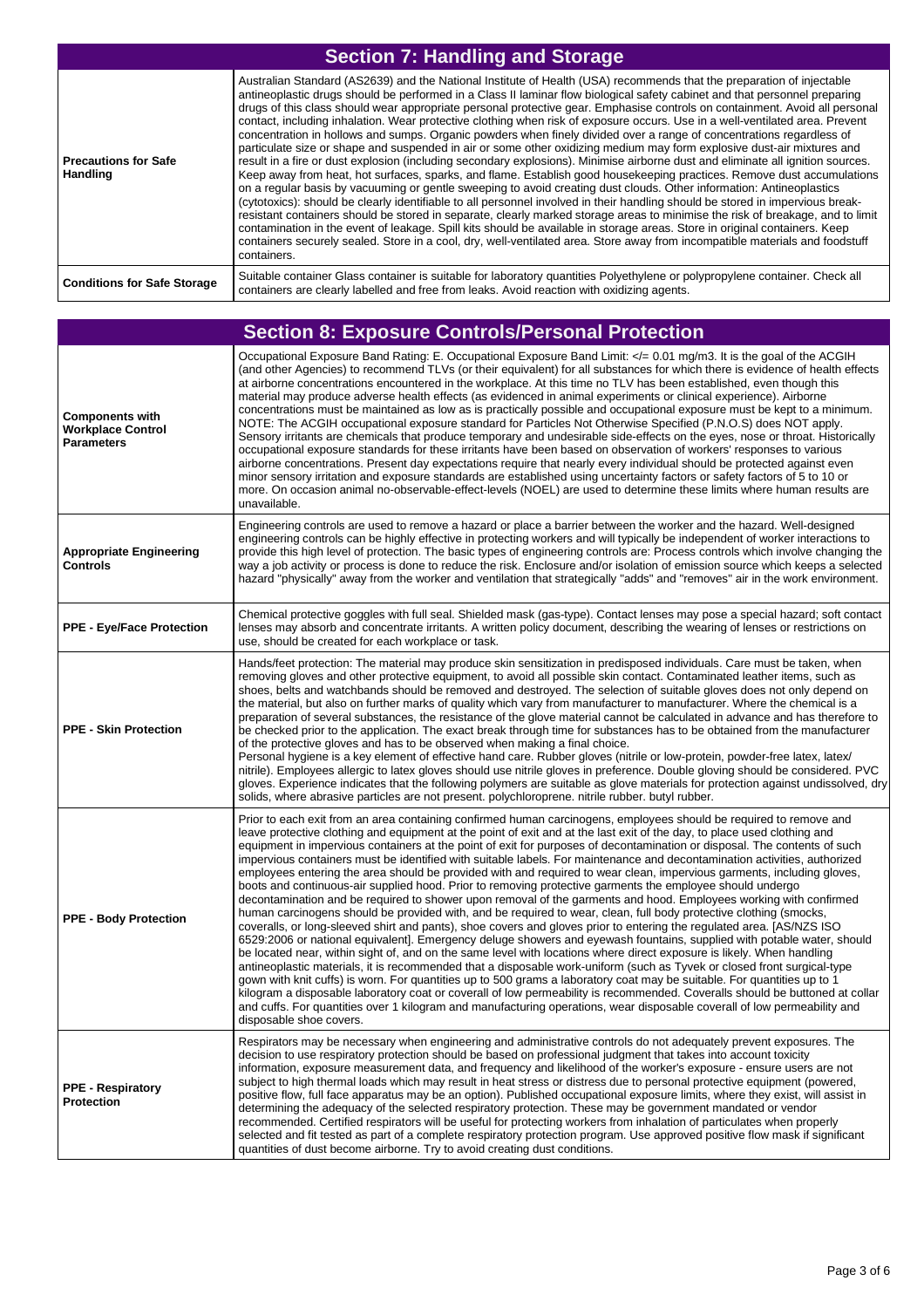| <b>Section 9: Physical and Chemical Properties</b>       |                                                                                                              |
|----------------------------------------------------------|--------------------------------------------------------------------------------------------------------------|
| Appearance                                               | Pale-yellow powder                                                                                           |
| <b>Upper/Lower Flammability</b><br>or Explosive Limits   | Not Available                                                                                                |
| Odor                                                     | Odorless                                                                                                     |
| <b>Vapor Pressure</b>                                    | Negligible                                                                                                   |
| <b>Odor Threshold</b>                                    | Not Available                                                                                                |
| <b>Vapor Density</b>                                     | Not Available                                                                                                |
| pH                                                       | Not Applicable                                                                                               |
| <b>Relative Density</b>                                  | Not Available                                                                                                |
| <b>Melting Point/Freezing</b><br>Point                   | 243-244°C                                                                                                    |
| <b>Solubility</b>                                        | In water: Immiscible. Soluble in dilute solutions of alkali hydroxides but decomposes in stronger solutions. |
| <b>Initial Boiling Point and</b><br><b>Boiling Range</b> | Not Available                                                                                                |
| <b>Flash Point</b>                                       | Not Available                                                                                                |
| <b>Evaporation Rate</b>                                  | Not Available                                                                                                |
| <b>Flammability (Solid, Gas)</b>                         | Not Available                                                                                                |
| <b>Partition Coefficient</b>                             | Not Available                                                                                                |
| <b>Auto-Ignition Temperature</b>                         | Not Available                                                                                                |
| <b>Decomposition</b><br><b>Temperature</b>               | Not Available                                                                                                |
| <b>Viscosity</b>                                         | Not Applicable                                                                                               |

| <b>Section 10: Stability and Reactivity</b>         |                                                                                                                               |
|-----------------------------------------------------|-------------------------------------------------------------------------------------------------------------------------------|
| <b>Reactivity</b>                                   | See section 7.                                                                                                                |
| <b>Chemical Stability</b>                           | Unstable in the presence of incompatible materials. Product is considered stable. Hazardous polymerization will not<br>occur. |
| <b>Possibility of Hazardous</b><br><b>Reactions</b> | No data available                                                                                                             |
| <b>Conditions to Avoid</b>                          | See section 7.                                                                                                                |
| <b>Incompatible Materials</b>                       | See section 7.                                                                                                                |
| <b>Hazardous Decomposition</b><br><b>Products</b>   | See section 5.                                                                                                                |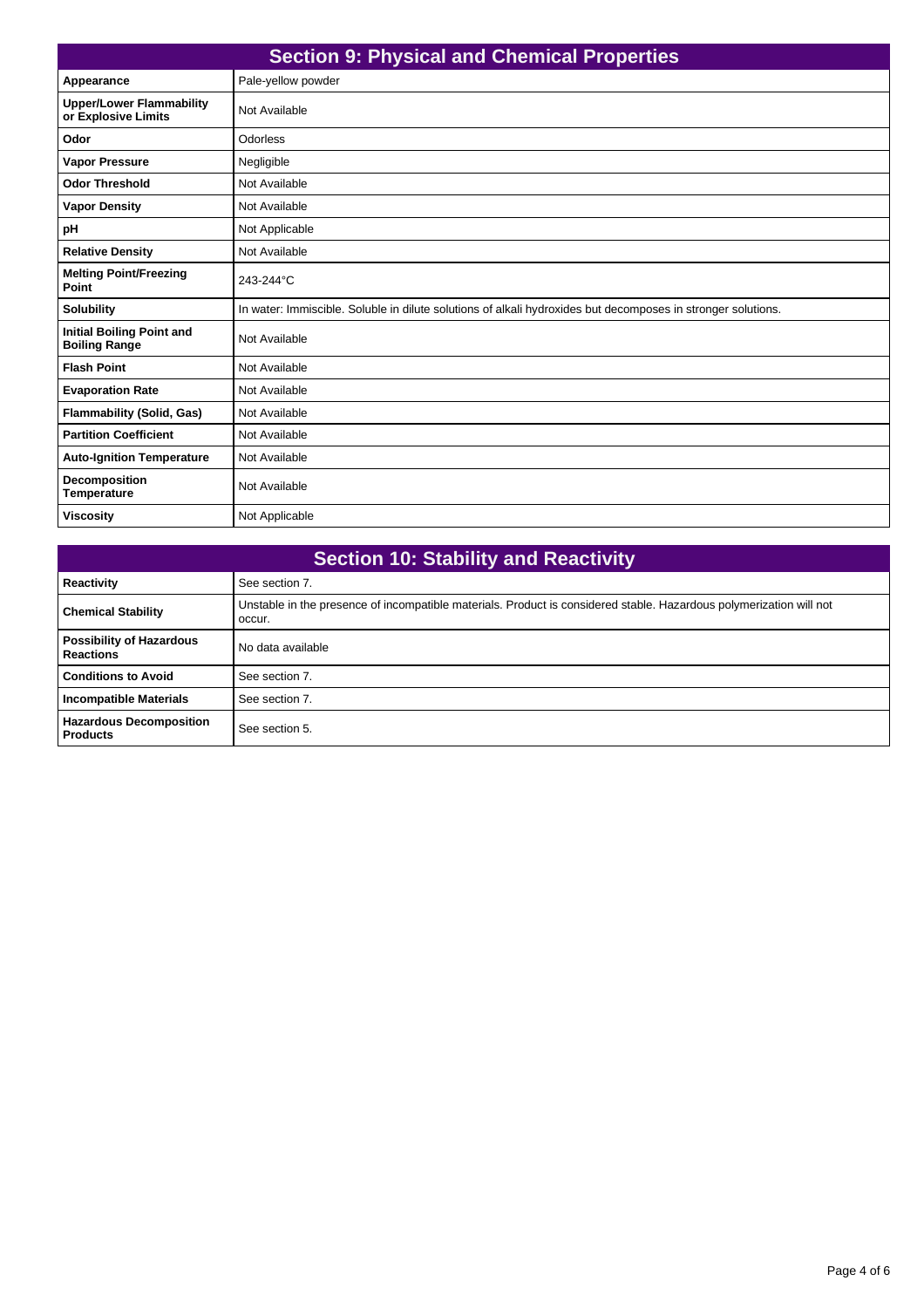| <b>Section 11: Toxicological Information</b>                                  |                                                                                                                                                                                                                                                                                                                                                                                                                                                                                                                                                                                                                                                                                                                                                                                                                                                                                                                                                                                                                                                                                                                                                                                                                                                                                                                                                                                                                             |
|-------------------------------------------------------------------------------|-----------------------------------------------------------------------------------------------------------------------------------------------------------------------------------------------------------------------------------------------------------------------------------------------------------------------------------------------------------------------------------------------------------------------------------------------------------------------------------------------------------------------------------------------------------------------------------------------------------------------------------------------------------------------------------------------------------------------------------------------------------------------------------------------------------------------------------------------------------------------------------------------------------------------------------------------------------------------------------------------------------------------------------------------------------------------------------------------------------------------------------------------------------------------------------------------------------------------------------------------------------------------------------------------------------------------------------------------------------------------------------------------------------------------------|
| <b>Acute Toxicity - LD50 Oral</b>                                             | Oral (rat) LD50: 400 mg/kg[2] Accidental ingestion of the material may be harmful; animal experiments indicate that ingestion<br>of less than 150 gram may be fatal or may produce serious damage to the health of the individual.<br>Antineoplastic action is dependent on cytotoxic action which is not selective for malignant cells alone but may affect all<br>rapidly dividing cells. The spectrum of effects seen with these agents is therefore similar although differences do arise. Acute<br>adverse effects commonly produced by these agents include anorexia, nausea and vomiting (of ten central in origin and<br>occurring minutes or hours after administration), allergic reaction (skin rashes, pruritus, erythema, hypotension, malaise, and<br>anaphylaxis) and local irritant effects. Hyperuricaemia and acute renal failure (due to uric<br>acid nephropathy) may result from the lysis of large numbers of cells and breakdown of nucleoproteins. Side-effects with<br>azathioprine include drug fever, liver damage and pancreatitis, myelosuppression, infection, bleeding, chills, nausea,<br>vomiting and diarrhoea, headache, gastrointestinal disturbance and dermatitis. Joint and muscle pain are also common side<br>effects.                                                                                                                                                             |
| <b>Acute Toxicity - Inhalation</b>                                            | Inhalation of dusts, generated by the material, during the course of normal handling, may be harmful. Evidence shows, or<br>practical experience predicts, that the material produces irritation of the respiratory system, in a substantial number of<br>individuals, following inhalation. In contrast to most organs, the lung is able to respond to a chemical insult by first removing<br>or neutralising the irritant and then repairing the damage. The repair process, which initially evolved to protect mammalian<br>lungs from foreign matter and antigens, may however, produce further lung damage resulting in the impairment of gas<br>exchange, the primary function of the lungs. Respiratory tract irritation of ten results in an<br>inflammatory response involving the recruitment and activation of many cell types, mainly derived from the vascular system.<br>Persons with impaired respiratory function, airway diseases and conditions such as emphysema or chronic bronchitis, may<br>incur further disability if excessive concentrations of particulate are inhaled. If prior damage to the circulatory or nervous<br>systems has occurred or if kidney damage has been sustained, proper screenings should be conducted on individuals who<br>may be exposed to further risk if handling and use of the material result in excessive exposures.                                              |
| <b>Acute Toxicity - Dermal</b>                                                | Skin contact with the material may be harmful; systemic effects may result following absorption. Evidence exists, or<br>practical experience predicts, that the material either produces inflammation of the skin in a substantial number of<br>individuals following direct contact, and/or produces significant inflammation when applied to the healthy intact skin of<br>animals, for up to four hours, such inflammation being present twenty-four hours or more after the end of the exposure<br>period. Skin irritation may also be present after prolonged or repeated exposure; this may result in a form of contact<br>dermatitis (nonallergic). The dermatitis is often characterised by skin redness (erythema) and swelling (oedema) which may<br>progress to blistering (vesiculation), scaling and thickening of the epidermis. At the microscopic level there may be<br>intercellular oedema of the spongy layer of the skin (spongiosis) and intracellular oedema of the epidermis. The material<br>may accentuate any pre-existing dermatitis condition Open cuts, abraded or irritated skin should not be exposed to this<br>material Entry into the bloodstream through, for example, cuts, abrasions, puncture wounds or lesions, may produce<br>systemic injury with harmful effects. Examine the skin prior to the use of the material and ensure that any external damage<br>is suitably protected. |
| <b>Acute Toxicity - Eye</b>                                                   | Evidence exists, or practical experience predicts, that the material may cause eye irritation in a substantial number of<br>individuals and/or may produce significant ocular lesions which are present twenty-four hours or more after instillation into the<br>eye(s) of experimental animals. Repeated or prolonged eye contact may cause inflammation characterised by temporary<br>redness (similar to windburn) of the conjunctiva (conjunctivitis); temporary impairment of vision and/or other transient eye<br>damage/ulceration may occur.                                                                                                                                                                                                                                                                                                                                                                                                                                                                                                                                                                                                                                                                                                                                                                                                                                                                        |
| <b>Skin Corrosion/Irritation</b>                                              | See Acute Toxicity Dermal                                                                                                                                                                                                                                                                                                                                                                                                                                                                                                                                                                                                                                                                                                                                                                                                                                                                                                                                                                                                                                                                                                                                                                                                                                                                                                                                                                                                   |
| <b>Serious Eye</b><br>Damage/Irritation                                       | See Acute Toxicity Eye.                                                                                                                                                                                                                                                                                                                                                                                                                                                                                                                                                                                                                                                                                                                                                                                                                                                                                                                                                                                                                                                                                                                                                                                                                                                                                                                                                                                                     |
| <b>Respiratory or Skin</b><br><b>Sensitization</b>                            | Long-term exposure to respiratory irritants may result in disease of the airways involving difficult breathing and related<br>systemic problems. Practical evidence shows that inhalation of the material is capable of inducing a sensitisation reaction in<br>a substantial number of individuals at a greater frequency than would be expected from the response of a normal population.<br>Pulmonary sensitisation, resulting in hyperactive airway dysfunction and pulmonary allergy may be accompanied by fatigue,<br>malaise and aching. Significant symptoms of exposure may persist for extended periods, even after exposure ceases.<br>Symptoms can be activated by a variety of nonspecific environmental stimuli such as automobile exhaust, perfumes and<br>passive smoking. Practical experience shows that skin contact with the material is capable either of inducing a sensitisation<br>reaction in a substantial number of individuals, and/or of producing a positive response in experimental animals.                                                                                                                                                                                                                                                                                                                                                                                                |
| <b>Germ Cell Mutagenicity</b>                                                 | Data either not available or does not fill the criteria for classification.                                                                                                                                                                                                                                                                                                                                                                                                                                                                                                                                                                                                                                                                                                                                                                                                                                                                                                                                                                                                                                                                                                                                                                                                                                                                                                                                                 |
| <b>Carcinogenicity IARC</b>                                                   | This substance has been classified by the IARC as Group 1: CARCINOGENIC TO HUMANS.                                                                                                                                                                                                                                                                                                                                                                                                                                                                                                                                                                                                                                                                                                                                                                                                                                                                                                                                                                                                                                                                                                                                                                                                                                                                                                                                          |
| <b>Carcinogenicity ACGIH</b>                                                  | No data available.                                                                                                                                                                                                                                                                                                                                                                                                                                                                                                                                                                                                                                                                                                                                                                                                                                                                                                                                                                                                                                                                                                                                                                                                                                                                                                                                                                                                          |
| <b>Carcinogenicity NTP</b>                                                    | No data available.                                                                                                                                                                                                                                                                                                                                                                                                                                                                                                                                                                                                                                                                                                                                                                                                                                                                                                                                                                                                                                                                                                                                                                                                                                                                                                                                                                                                          |
| <b>Carcinogenicity OSHA</b>                                                   | No data available                                                                                                                                                                                                                                                                                                                                                                                                                                                                                                                                                                                                                                                                                                                                                                                                                                                                                                                                                                                                                                                                                                                                                                                                                                                                                                                                                                                                           |
| <b>Reproductive Toxicity</b>                                                  | Data either not available or does not fill the criteria for classification                                                                                                                                                                                                                                                                                                                                                                                                                                                                                                                                                                                                                                                                                                                                                                                                                                                                                                                                                                                                                                                                                                                                                                                                                                                                                                                                                  |
| <b>Specific Target Organ</b><br><b>Toxicity - Single Exposure</b>             | Data available to make classification                                                                                                                                                                                                                                                                                                                                                                                                                                                                                                                                                                                                                                                                                                                                                                                                                                                                                                                                                                                                                                                                                                                                                                                                                                                                                                                                                                                       |
| <b>Specific Target Organ</b><br><b>Toxicity - Repeated</b><br><b>Exposure</b> | Data either not available or does not fill the criteria for classification                                                                                                                                                                                                                                                                                                                                                                                                                                                                                                                                                                                                                                                                                                                                                                                                                                                                                                                                                                                                                                                                                                                                                                                                                                                                                                                                                  |
| <b>Aspiration Hazard</b>                                                      | Data either not available or does not fill the criteria for classification                                                                                                                                                                                                                                                                                                                                                                                                                                                                                                                                                                                                                                                                                                                                                                                                                                                                                                                                                                                                                                                                                                                                                                                                                                                                                                                                                  |

| <b>Section 12: Ecological Information</b> |                                                                                |
|-------------------------------------------|--------------------------------------------------------------------------------|
| <b>Toxicity</b>                           | LC50 96 Fish 1661.459mg/L 3 EC50 96 Algae or other aguatic plants 85.891mg/L 3 |
| <b>Persistence and</b><br>Degradability   | <b>HIGH</b>                                                                    |
| <b>Bio-accumulative Potential</b>         | LOW (LogKOW = $0.1$ )                                                          |
| <b>Mobility in Soil</b>                   | LOW ( $KOC = 93.28$ )                                                          |
| <b>Other Adverse Effects</b>              | No data available                                                              |